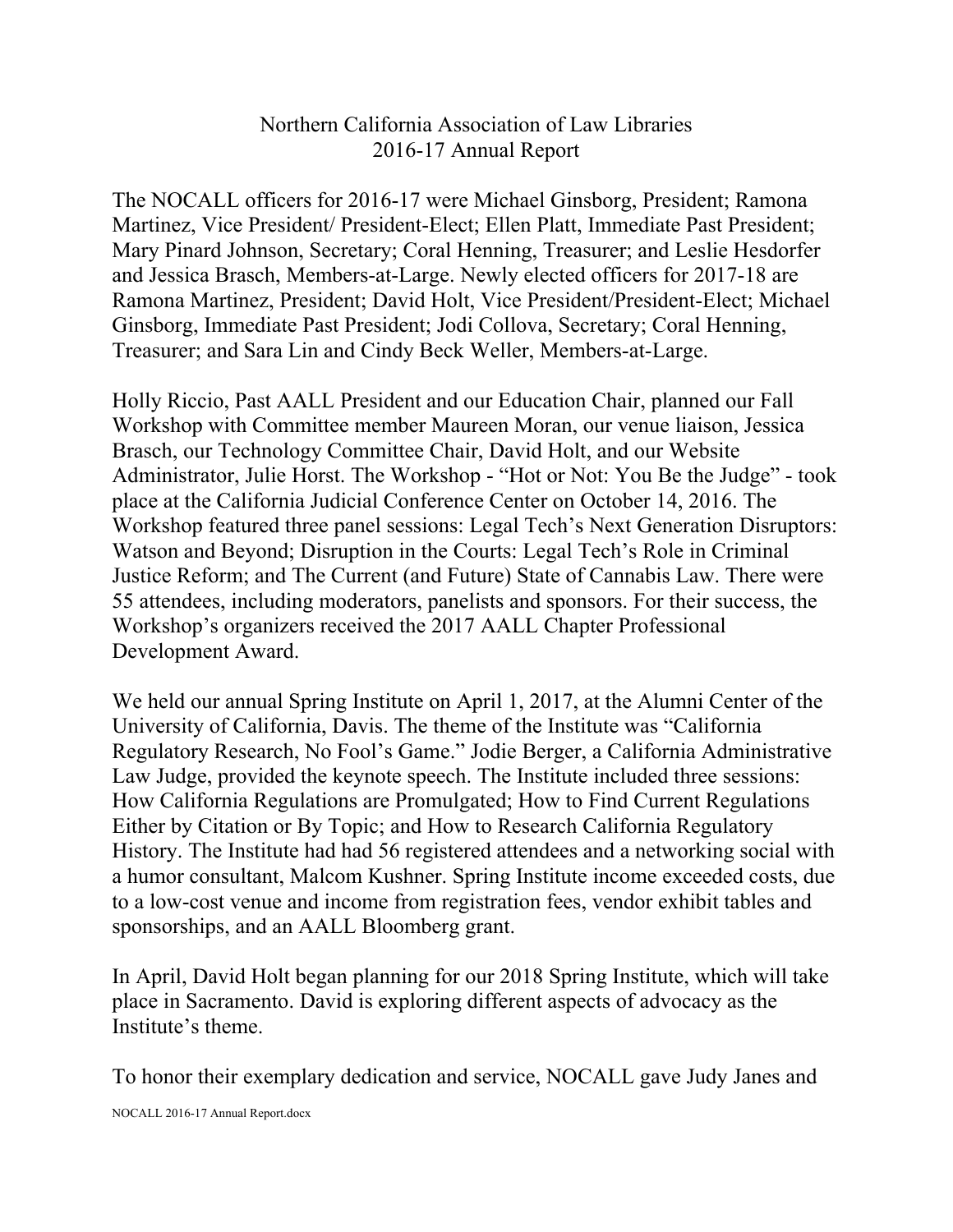Coral Henning our Advocacy and Professional Achievement Awards, respectively. (Because Judy could not attend, NOCALL member David McFadden traveled from Los Angeles to accept the award on Judy's behalf.)

Judy has had a distinguished career of advocacy for increased access to legal information and government documents. In 1996, she supported efforts of the NOCALL/SCALL Government Relations team to pass California S.B. 1507, providing preservation and public availability of legislative records and agency rulemaking files. Both SCALL and NOCALL received an AALL Presidential Certificate of Merit in July 1997 for their efforts. In 2012, Judy was part of a three-Chapter team that, with the California Legislative Counsel, Diane Boyer-Vine, helped enact S.B. 1075, The Uniform Electronic Legal Material Act (UELMA). Her article "Why States Should Adopt UELMA", appeared in the AALL SPECTRUM ONLINE, and was widely quoted and noted. The UELMA team members received the AALL Robert L. Oakley Advocacy Award.

Coral has been an active and influential member of NOCALL since the 1990s.She has served as Chair of our Public Access, Public Relations and Nominations Committees, and has supported many of our Spring Institute planning committees. She served as President in 2007-08, and as a Board Member in 2002-03. She continues to serve as our Treasurer, and has implemented more stringent processes for managing NOCALL's finances. She has been active in the California Council of County Law Libraries, having served on the Board, chaired committees, advocated for access to justice, and mentored other members. She has had an equally impressive career of service in AALL, supporting national committees and assuming leadership positions in the Government Law Libraries SIS. Throughout her career she has been dedicated to planning and presenting information about libraries and legal materials to her colleagues, other librarians, legal professionals and the public. Her activities have included presentations at AALL and California Library meetings, and a sustained initiative to create the Civil Self-Help Center. Under her leadership, the Sacramento County Public Law Library offers a broad range of classes for public patrons, paralegals and law office staff, state and local agency staff and MCLE programs for attorneys.

This year our Committees and a special initiative added to NOCALL's record of accomplishment. Technology Committee Chair David Holt redesigned our website. David and Website Administrator Julie Horst have also seamlessly migrated our website to a new, less expensive platform, with significant savings and the addition of Google Apps. Our Placement Committee posted 25 positions